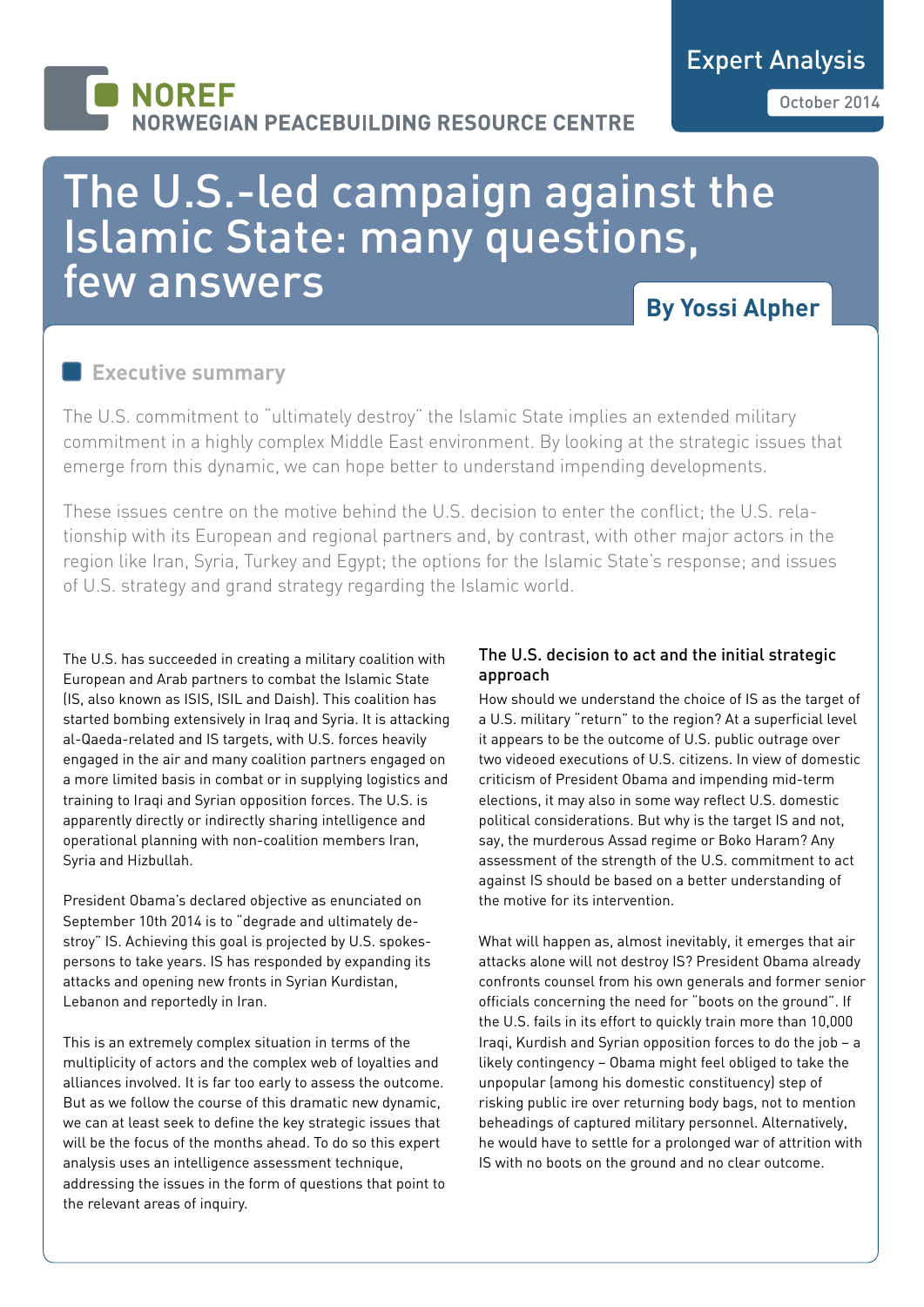Two additional preliminary areas of inquiry that arise ask whether anticipated and already threatened IS-sponsored terrorist attacks against U.S. and other coalition civilian targets would deter or, alternatively, energise the U.S. public regarding this campaign, and whether and to what limited extent Washington's European and Arab allies would contribute to the deployment of a ground force.

As usual, a common European response is elusive. The presence in IS ranks of hundreds or even thousands of European jihadis, the growing numbers of Middle East asylum seekers trying to reach Europe – some dying in transit – and Europe's geopolitical interests in the Middle East all present major challenges. Will Europeans elaborate their own strategy or follow Washington's lead? Will NATO become involved, as it did so controversially in Libya?

Then, too, there is the issue of U.S.-implemented and -supervised training of anti-IS forces in Iraq and Syria: recent failures of similar endeavours in Iraq and Afghanistan cast doubt on the likelihood of success of such a strategy.

#### The U.S. and its regional partners

The Obama administration is seemingly committed to a strategy of maintaining the unity of Iraq, even at the cost of cooperating militarily with Iran. It is also evidently cooperating tacitly with the Assad regime in Syria and with Hizbullah in Lebanon, thereby inevitably generating profound mistrust in Riyadh, Abu Dhabi and Jerusalem – mistrust that will be exacerbated if U.S.-Iran cooperation is perceived to soften the U.S. position regarding Iran's nuclear programme.

The Saudis and emirates, on the other hand, seem to be participating in the U.S.-led coalition half-heartedly: their publics are broadly sympathetic to IS, they seek the downfall of the Assad regime in Syria and they dislike the Shia-led government in Baghdad.

Were any or all of these alliances and partnerships to fail, to prove counter-productive or to emerge as hopelessly contradictory, would Washington at some point consider enabling Iraqi fragmentation and the emergence of three far more coherent (albeit with problematic ethno-religious dividing lines) federal or even independent entities: Kurdistan, Sunni Iraq and Shia Iraq? Or is it adamantly committed to the Sykes-Picot status quo? A course of "updating" Levant/Iraq state boundaries has been advocated by people like Vice-President Biden, but also hinted at by Israel, Saudi Arabia and the emirates, who fear Iranian aggrandisement as a consequence of a U.S. attempt to maintain Shia-majority rule over Iraq's minority Sunnis and Kurds.

Some observers see the relatively light presence in the coalition of five Arab partners and several European partners – clearly the U.S. is doing the heavy lifting – as a

U.S. coalition-building success; others perceive it as a failure. Only time will tell whether this coalition reflects genuine international and regional solidarity with Washington and concern that IS could threaten all – or, rather, a loss of – the kind of international and regional credibility required for Washington to persuade others to commit their armed forces and risk Islamist retaliation, as it did successfully in Afghanistan and Iraq.

### The U.S. and the rest of the region

Iran, Russia and Syria seemingly present an alternative anti-IS coalition. New modes of U.S. interaction with each of them are likely to emerge from this campaign and affect broader regional and international issues. For example, a U.S. deal with Syria's Assad (and, by extension, abandonment of the Syrian non-Islamist opposition) could conceivably emerge as the only way to defeat IS. Or a perceived need for operational coordination with Iran might be understood by Israel and Saudi Arabia to have softened U.S. policy regarding Iran's nuclear programme in the run-up to the November 24th negotiating deadline. At some point, if the total elimination of IS appears to be impossible, U.S. planners might consider political strategies for containment or a regional balance of power (involving, for example, Iran-Turkey-IS or Iran-Saudi Arabia-Turkey) as alternatives.

Turkey in particular presents the U.S. with a geostrategic challenge. It has lengthy borders with Iraq and Syria and a moderate Islamist government that has until recently been ambivalent about opposing IS. It fears lest the emergence of an independent Kurdistan – particularly in Syria, but conceivably in Iraq as well – should galvanise the Turkish Kurdish population and complicate Ankara's efforts to rationalise their status. Since its cooperation appears to be key to U.S. and coalition success, the U.S. needs to recruit Turkey's active participation in the anti-IS alliance beyond Turkish self-defence gestures like creating a no-man's land or no-fly safe zone on the Syrian side of the border.

Egypt is a more willing partner in terms of anti-Islamist orientation. But U.S. disapproval of the removal from power of a democratically elected Muslim Brotherhood president and subsequent human rights abuses on the part of the new regime introduced tensions to the relationship. Besides, Egypt is busy suppressing militant Islamists in Sinai and Libya and quarantining Hamas in Gaza. If the U.S. tries to bring Cairo into meaningful participation in the anti-IS coalition, it will presumably have to pay a diplomatic or strategic price in order to placate President al-Sissi.

The Obama administration may now feel obliged to renew its effort to bring about an Israeli-Palestinian two-state solution – perhaps in a process that features some sort of symbolic Arab state participation – in order to "balance" its military campaign against Sunni Arabs and maintain stability on the Palestinian front. More probably, we might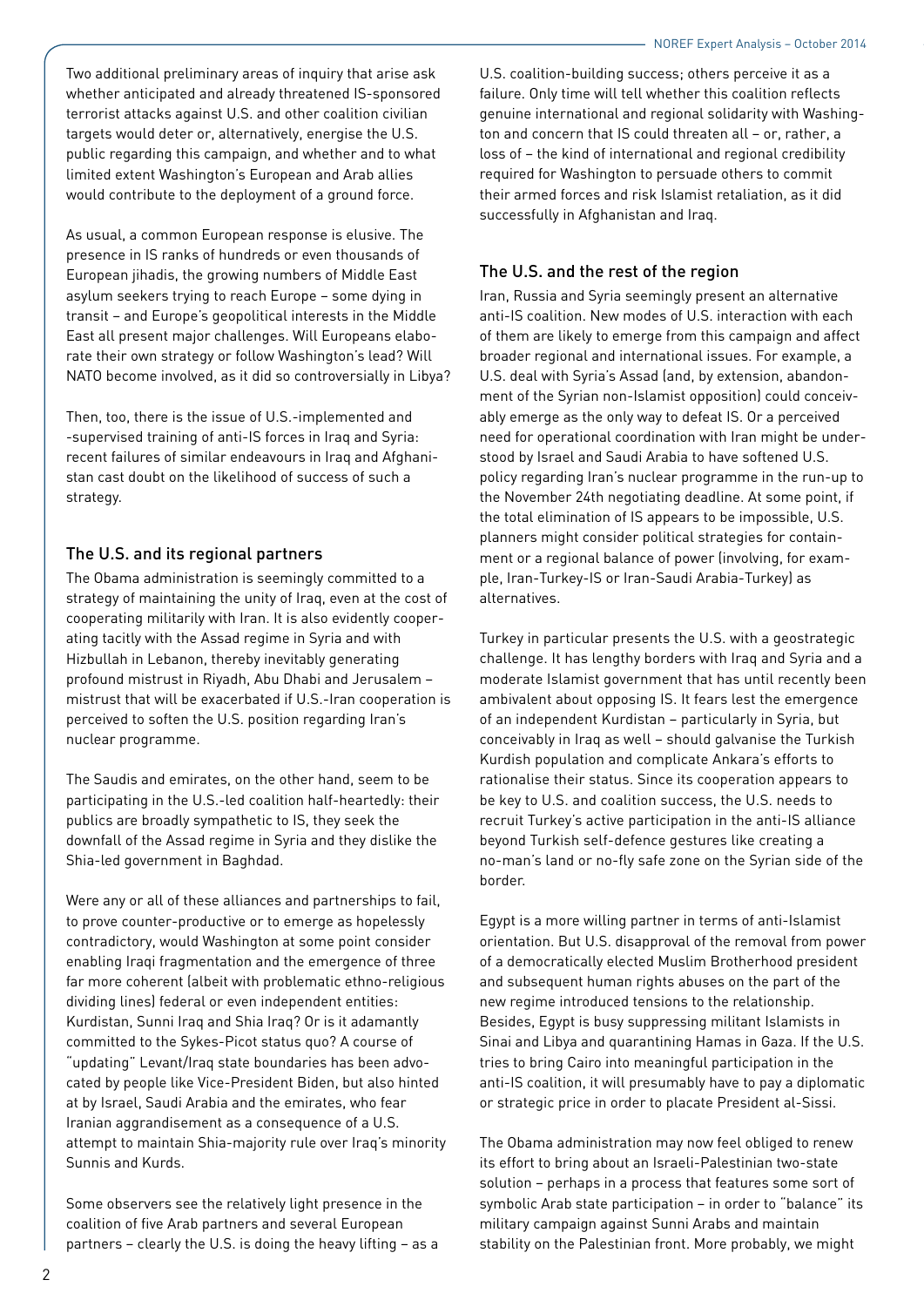expect benign neglect of the Israeli-Palestinian conflict in view of the U.S. commitments elsewhere and as a possible quid pro quo for Israel avoiding any provocative involvement in the war against IS or aggressive protest against a nuclear deal with Iran. Prime Minister Netanyahu also appears to be exploiting his anti-Islamist ties with moderate Sunni Arab states toward the goal of freezing the two-state process with the Palestinians. The entire issue could be particularly relevant if IS invades Jordanian territory and Washington wants at all costs to deter Israel from entering the fray.

#### Options for the Islamic State

Presumably, U.S. planners have heard the warnings from some Sunni Arab quarters that a campaign against IS – a movement that currently enjoys varying degrees of popularity and sympathy among a variety of Sunni Arabs – could paradoxically strengthen IS and spawn the emergence of additional militant Islamist groups in the region. How, then, do the planners address the possibility that, as in Iraq after 2003, the U.S. military campaign would make regional matters worse, not better? Are they prepared for a Sunni Arab backlash when Arab civilian casualties begin to pile up as a consequence of coalition air attacks?

On the other hand, conceivably the IS leadership's calculations will change under coalition military pressure. IS might seek to compromise, perhaps invoking Islamist contacts in Riyadh and Doha. Or it might at some point seek to reduce rather than expand the number of fronts it has opened in the region, or to temper its hitherto barbaric treatment of "heretics". It might have to confront the contingency that, like other violent Islamist non-state actors such as Hizbullah and Hamas, its war goal has to be little more than "winning by not losing". If it chooses to adopt a more modest and moderate pose, it could seek to merge with, say, al-Qaeda/Jabhat al-Nusra. Alternatively, it could fragment, with its ex-Baathist, Naqshabandi, and other Sunni Iraqi non-Islamist components organisationally and geographically distancing themselves from the real extremists. This and similar developments might also reveal weaknesses in IS's capacity to manage the vast regions it has conquered.

#### U.S. strategy and grand strategy

How does the anti-IS campaign figure into broader strategic thinking among U.S. defence and strategic planners with regard to the overall dynamic of tribalism, Islamism and fragmentation that is playing out in the Levant, Iraq, Afghanistan, Yemen, Libya and elsewhere in the greater Middle East? On September 10th Obama compared the IS threat to that posed by terrorists in Yemen and Somalia – seemingly a poor analogy insofar as terrorism and insurrections in these countries have not been subdued and the drone attack strategy seems to have created greater radicalisation among the local population, as in Pakistan. Indeed, Yemen is rapidly becoming a secondary

theatre of conflict between (Iranian-backed Houthi) Shias and (Saudi-backed) Sunnis over potential control of the strategically vital Bab al-Mandeb Straits. In Iraq, Syria, Somalia and Yemen the U.S. invites accusations by sensitive Arab and Muslim circles of essentially inserting itself into Islamic civil wars.

#### On September 28th Obama stated:

We cannot do this for them, because it's not just a military problem, it is a political problem .... And if we make the mistake of simply sending U.S. troops back in, we can maintain peace for a while. But unless there is a change in not just Iraq, but countries like Syria and some of the other countries in the region, think about what political accommodation means [and] think about what tolerance means.

This implies an immense nation-building and political/civil society reform programme extending over years – an undertaking the president has not really addressed. It also implies regional agreements (see above) that no single external actor seems capable of arranging.

Obama has already acknowledged "misjudging" the rise of IS, "not having a strategy" to deal with it and "overestimating" Iraq's capacity to fight it. Credible press reports indicate that intelligence warnings were played down because the White House was busy with other priorities. The president's reluctance to support robust non-extremist opposition to Bashar al-Assad a year or two ago is now cited by his detractors as a major factor in creating the current situation. This broaches the prospect that Obama's allies will now challenge his strategic judgement.

How does the U.S.-IS conflict figure into the broader and seemingly growing conflict between the West and militant Islam? Ostensibly, we should anticipate a coherent and comprehensive new U.S. Middle East stabilisation initiative for state- and democracy-building, counter-terrorism, and refugee rehabilitation. It must take into account the extent to which the campaigns in Afghanistan and Iraq have aroused Muslim antagonism toward the U.S. and confront the question of how the West can successfully integrate the growing presence in its midst of what is increasingly an indigenous Islam. And it must presumably send the message that a prolonged campaign against IS will not constrain a potential U.S. response to strategic challenges elsewhere, such as in Ukraine or the South China Sea.

In the absence of such an initiative, this U.S. military operation will presumably be seen as an aberration, a relatively brief departure from the dynamic of U.S. disengagement from the Middle East that seemingly reflected the Obama administration's policy priorities until now. In this regard, the success or failure of this military campaign could corner Europeans into confronting whether they have independent policies toward the Middle East or are merely